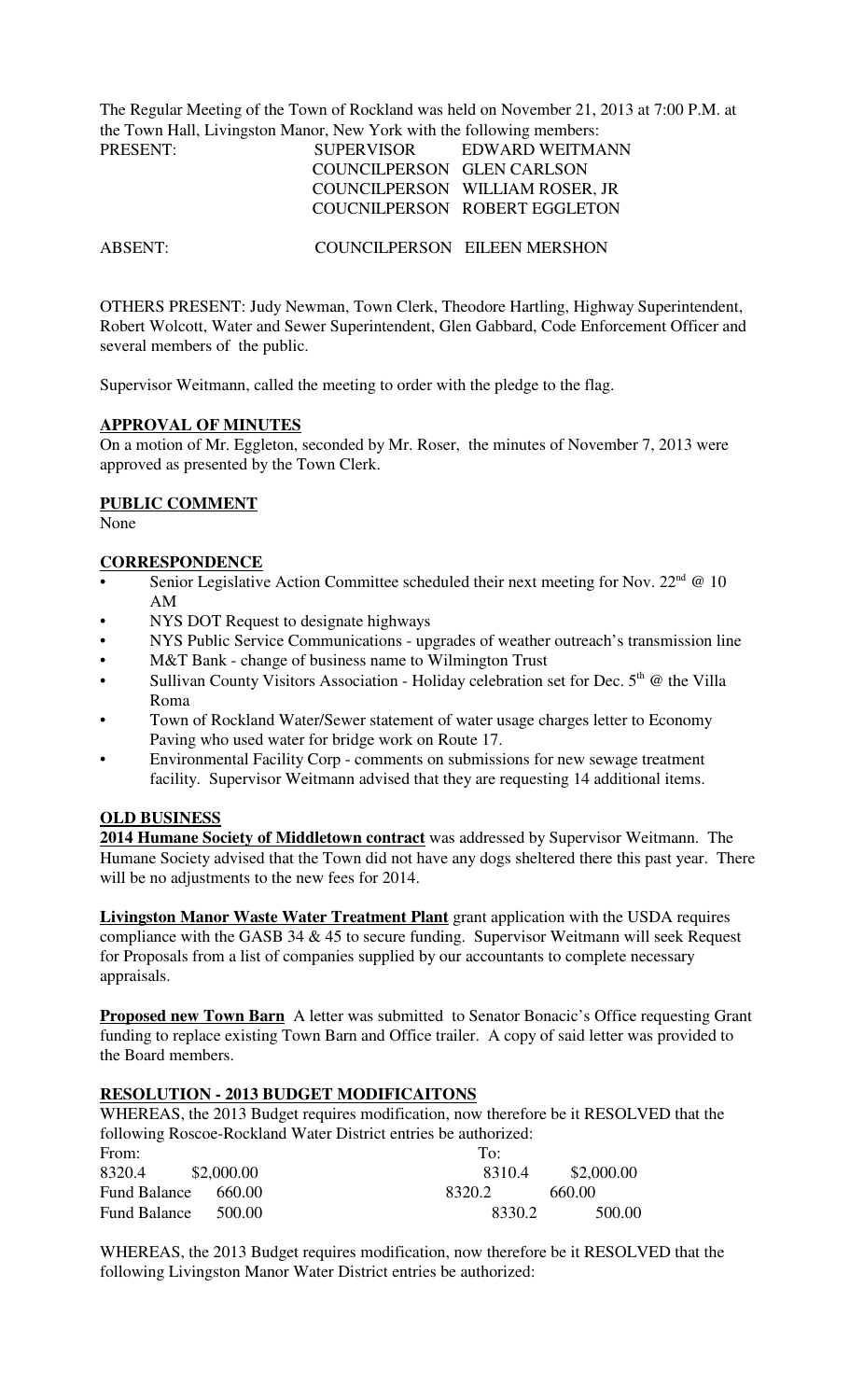## *REGULAR MEETING, TOWN OF ROCKLAND, NOVEMBER 21, 2013*

| From:     |                                                                                       | To:    |            |  |
|-----------|---------------------------------------------------------------------------------------|--------|------------|--|
| 8320.2    | \$2,000.00                                                                            | 8310.4 | \$2,000.00 |  |
|           | WHEREAS, the 2013 Budget requires modification, now therefore be it RESOLVED that the |        |            |  |
|           | following Roscoe Sewer District entries be authorized:                                |        |            |  |
| From:     |                                                                                       | To:    |            |  |
| 8320.4    | \$2,000.00                                                                            | 8110.4 | \$2,000.00 |  |
|           | WHEREAS, the 2013 Budget requires modification, now therefore be it RESOLVED that the |        |            |  |
|           | following Highway Fund entries be authorized:                                         |        |            |  |
| Revenues: |                                                                                       | To:    |            |  |
| 2770      | \$2,500.00                                                                            | 5130.2 | \$2,500.00 |  |
|           | WHEREAS, the 2013 Budget requires modification, now therefore be it RESOLVED that the |        |            |  |
|           | following General Fund entries be authorized:                                         |        |            |  |
| From:     |                                                                                       | To:    |            |  |
| 1990.4    | \$9,700.00                                                                            | 8010.4 | \$9,700.00 |  |
| 9060.8    | 22,990.00                                                                             | 3310.1 | 2,500.00   |  |
|           |                                                                                       | 1410.2 | 490.00     |  |

To accept this resolution a motion was made by Mr. Carlson, seconded by Mr. Roser and unanimously carried.

**Liquor License Renewal Debruce County Inn** was received by the Town Clerk. There were no objections from the Board to renew said license.

1620.4 20,000.00

Mr. Durant, a property owner in Town of Rockland appeared before the Board by request of Supervisor Weitmann. He was asked to clarify issues of use of commercial buildings he has purchased. After discussion the consensus was to establish better communications with Mr. Durant with any future issues relating to his properties.

Dr. Joyce Conroy, Town Historian made a power point presentation of history of the Town of Rockland using postcards and photographs of 1880 to 1900's.

#### **DEPARTMENT HEADS**

**Ted Hartling, Highway Superintendent** advised that he will be re-bidding diesel fuel for highway trucks. The current grade of diesel does not meet specs required by Ted.

He advised that the new bucket truck will be put to use next week.

The survey (by George Fulton) on the Highway Department property for siting of tentative new highway barn will begin next week.

**Bob Wolcott, Water and Sewer Superintendent** reported that they repaired a major leak on the water main on Riverside Drive, Roscoe. The leak was approximately 30 feet deep. He also addressed acquiring an easement from the County to relocate a new section of the water main.

**Glenn Gabbard, Code Enforcement Officer** reported that all the cell towers in the Town of Rockland are upgrading equipment. He also addressed ongoing violations of the former Buffalo Zachs, located in Roscoe.

A well is being drilled on Twin Village Golf Course for irrigation purposes. Clarification is needed as to its location in the Roscoe-Rockland Water District. Bob and Glenn will work together to resolve it's location and use.